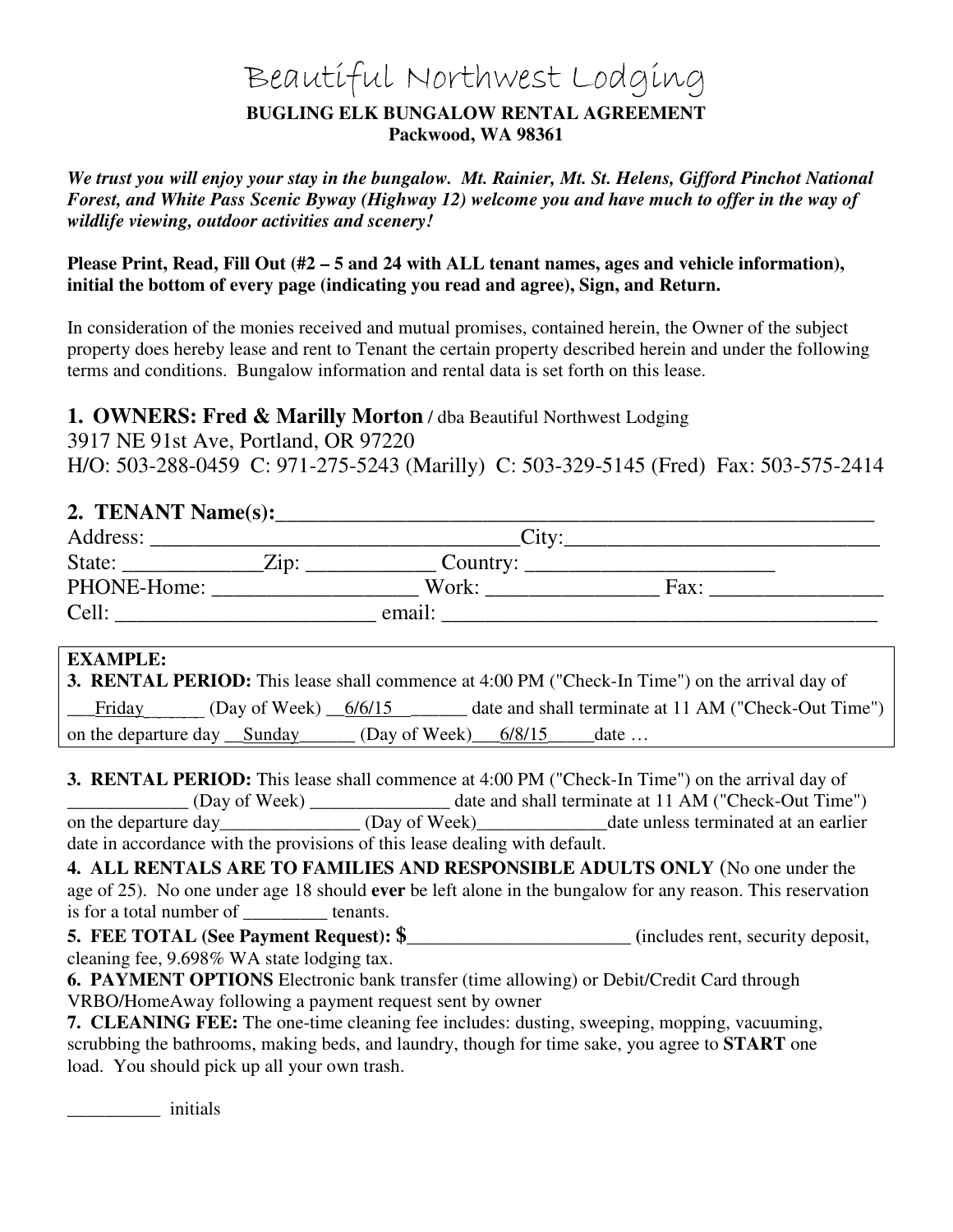**8. A SECURITY DEPOSIT** is required and **refundable,** provided there is no damage, missing items, excessive cleaning or other violations. Excessive cleaning would consist of: 1. Housekeeper completing basic check-out procedures listed in the Welcome book AND driving directions sent prior to arrival. 2. Picking up trash inside or out. 3. Cleaning stains from carpets or furniture. 4. Returning kitchen to its original condition, etc. Whatever issues arise, the fees will be deducted from the deposit and the remainder sent to the Tenant.

**9. CHECK-IN/CHECK-OUT:** Check-in time is 4:00 PM (PST). Check-out time is 11:00 AM (PST). Approximately one week prior to arrival, an email will be sent with driving directions, the code to the key box, and procedures. The keys must be returned to that box upon departure, with all doors and windows closed and locked. If any keys are missing a \$25.00 charge will be withheld from the security deposit. **10. CANCELLATIONS:** All reservations canceled 31 days or more from date of occupancy, are subject to a cancellation fee. For reservations canceled 30 days or less prior to occupancy, **no refund will be given** for any reason, and include: early departures, acts of God, nature, default/termination, weather or weatherrelated situations, mechanical failure, ski or golf conditions, power failures, family feuds, death of the family dog, etc. We are not responsible for the return of any rental fees for any reason. We recommend the purchase of trip cancellation insurance at your own expense. Information follows:

www.csatravelprotection.com ~ 1-866-298-6846 or 1-800-711-11997

**11. PETS** are **NOT** permitted **IN** or **ON** the rental property at any time! Any violation is grounds for immediate termination, with no refund of any kind, and evidence of a pet will cause the forfeiture of your **ENTIRE** security deposit.

**12. NO SMOKING (legal or illegal)** IN the bungalow!!! You may smoke outside, with the windows and door closed. Ash trays are provided on the front porch. If housekeeping finds evidence of smoking **IN** the bungalow and/or cigarette butts thrown **ON** the grounds, you will forfeit your **ENTIRE** security deposit. **13. LINENS/TOWELS/BLANKETS:** All linens, towels, throws and blankets are provided and will be counted before the security deposit is returned. Do **NOT** remove ANY blankets, throws, sheets, towels or

rags from the bungalow or its property for any reason. If you plan activities away from the property that need these items (i.e. swimming, boating, picnics, etc.), be sure to bring your own, and do **NOT** take blankets outside for any reason, especially by the fire.

**14. SEXUAL ENHANCEMENT** cream/oils/ointments & massage oils are NOT permitted IN or ON bedding or furniture. These items stain wood surfaces. Linens and fabrics require multiple treatments and repeated laundering, which is excessive, and not covered by your cleaning deposit. If your visit requires the use of such items, please BRING and USE your own bedding. If we find our linens with these products on them, we will withhold their cost of replacement from your security deposit.

**15. GRILLING** is permitted. **FIREWORKS** are prohibited.

**16. FIRE PIT:** You agree to follow all posted fire pit rules.

**17. HOT TUB:** You agree to follow all posted hot tub rules, including **NO** fragrances added to the water. **18. TERMS OF OCCUPANCY:** The rented property is a private residence and you agree to indemnify the owner for any damage or loss to the property or its contents that occur during your stay. Violation of occupancy limits will result in the forfeiture of all monies and termination of occupancy. We reserve the right to inspect the property during your stay. Further you agree to refrain from any activity which interferes with the neighbors' peace/property and will observe quiet hours at *10 PM*. Beautiful Northwest Lodging is not liable for inoperable equipment, systems, or appliances, as major repair problems cannot be foreseen. There are no rebates or refunds issued to Tenants for any reason as every good faith effort is made to insure the property is maintained to highest standards. Tenant(s) is responsible for any damage incurred during his occupancy of the premises. Tenant is expected to care for the property as if it were their own and better. **Tenant acknowledges that unless Owner is notified on day of check-in of damage or cleaning concerns, then thereafter, all damages or concerns to the property during the occupancy will be Tenants responsibility** and will be reported to Owner and damages withheld from the security deposit.

\_\_\_\_\_\_\_\_\_\_ initials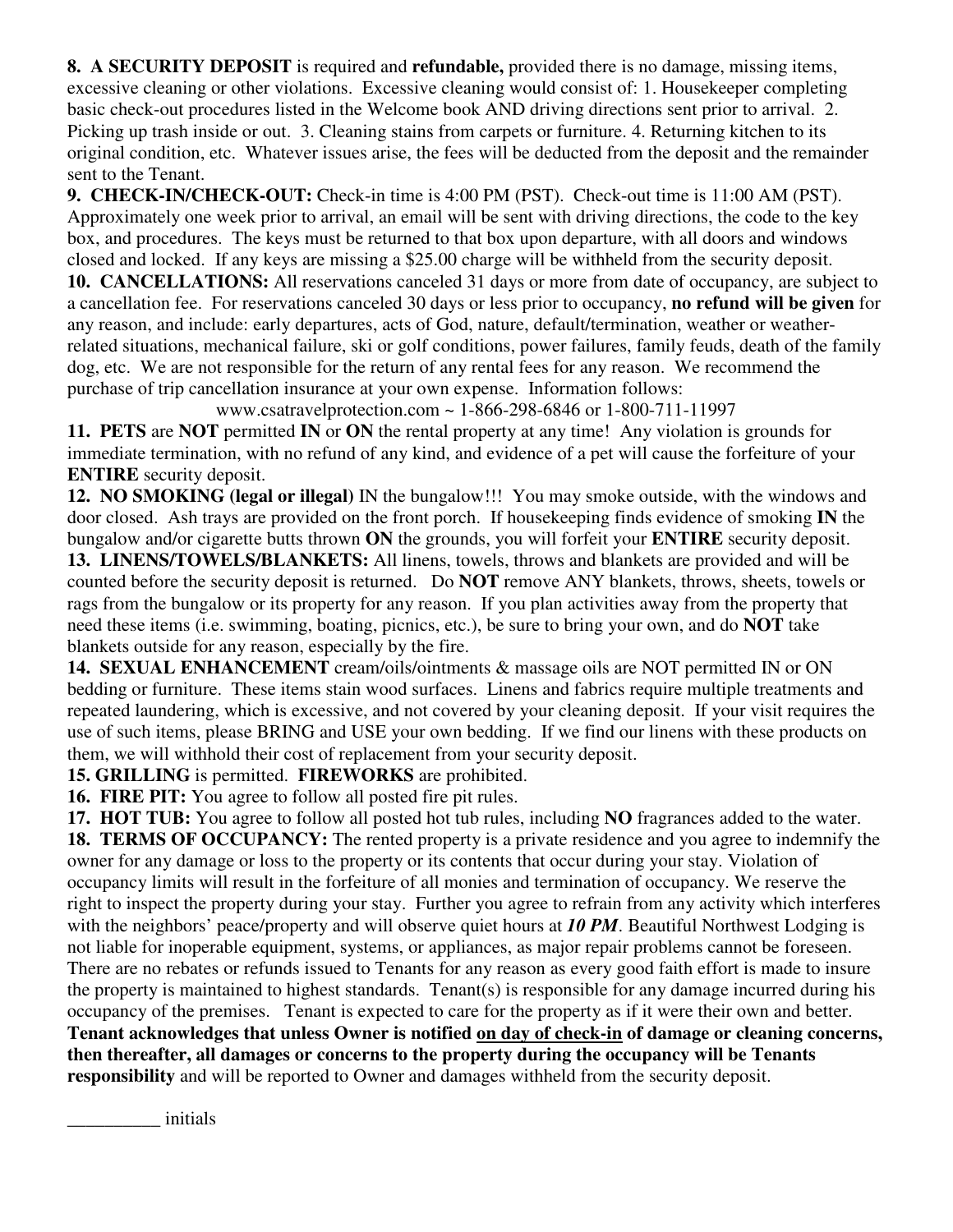### **!!!REARRANGING FURNITURE AND/OR ELECTRONIC EQUIPMENT IS NOT PERMITTED!!!**

**19. QUIET HOURS** begin after 10 PM. That means noise (music/hot tub/fire pit) must be kept to a minimum or outside activity MUST go inside after 10 PM. There are other homes close by with full-time residents. A violation of this agreement could result in the termination of occupancy and forfeiture of all monies. Thank you for respecting others!

**20. LOCKED AREAS,** for which Tenant is not provided a key, such as owner's personal storage areas, are exempt from this lease agreement and off limits to the Tenant. Forced entry into these areas is cause for immediate termination, and Tenant will be charged for damage and/or missing items. If landlord needs access to locked areas during your rental period, they will notify you prior to entrance.

**21. DEFAULT/TERMINATION:** If the Tenant or any member of his party violates any of the terms of this agreement, the Owner may, at the Owner's sole discretion, terminate this lease with no refund of the unused portions of the rents and may enter the premises and remove Tenant, the members of his party and their belongings. Tenant is notified that they will be subject to an expedited eviction procedure pursuant to the "Vacation Rental Act".

**22. INDEMITY:** The Tenant agrees to release and indemnify the Owner and its Agent from and against all liability, should anyone be injured upon the premises during the term of the lease, resulting from any cause whatsoever, except in the case of personal injury caused by the negligent act of the Owner, his Agent or the Agent's employees.

**23. IN THE EVENT** that the Owner is unable to deliver said property to Tenant under this lease agreement prior to occupancy because of fire, eminent domain, act of nature, double booking, delay in construction or any other reason whatsoever, Tenant hereby agrees that Owner's sole liability as a result of these conditions is a full refund of all consideration previously tendered by Tenant.

**24. OCCUPANCY RATE:** The Tenant must disclose the name and ages of their party below. Your rate is based upon this number and any violation will result in immediate eviction. The maximum number of people that can occupy the bungalow is 6. *Occupy means overnight sleepers and daytime visitors*. The bungalow is not to be used as a meeting place for friends and family reunions, parties or any other type of meetings unless disclosed to Beautiful Northwest Lodging at the time of reservation. Violation of this agreement will be the cause for immediate eviction.

# **Please list the tenant's full name and age (please print):**

| <b>Name</b> | Age |
|-------------|-----|
| ı.          |     |
| 2.          |     |
| 3           |     |
|             |     |
| 5.          |     |
| 6           |     |

**Vehicle Information:** Include the year, make, model, color, license plate number and state of origin for all vehicles you intend to have at the bungalow.

| A<br>◢ |  |
|--------|--|
| ັ      |  |

Bugling Elk Bungalow has only 2 designated parking spaces right in front of the house, 3 if you pull close to the fire pit across the road. Because we have neighbors farther up the road, you agree to never prevent vehicle ingress/egress.

\_\_\_\_\_\_\_\_\_\_ initials